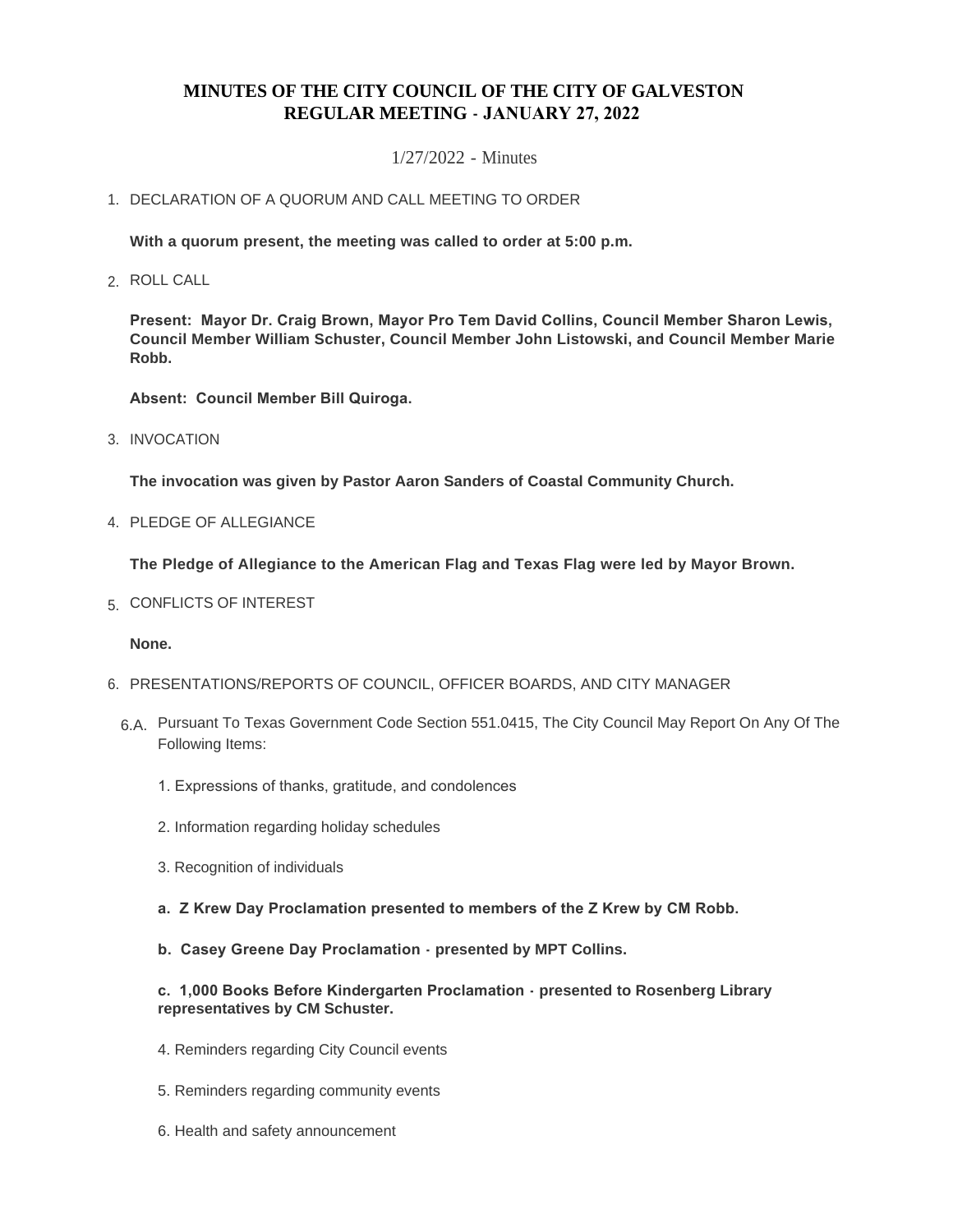## 7. COMMUNICATIONS AND PETITIONS

**Claims: 21-097 - ONE Gas; 21-098 - Rebecca Taylor; 21-099 - Phoenix Loss Control; 21-100 - Michael Hollis; 21-101 - Shayla Martin; 21-102 - Betty Flisowski; 21-103 - William Compton; 21-104 - Mason English; 21-105 - Gloria Perez; 21-106 - Jonathan Leyva; 22-001 - Jesus Medina; 22-002 - ONE Gas; 22-003 - CenterPoint Energy; 22-004 - Teofilo Ruiz.**

- PUBLIC HEARINGS 8.
- Consider For Approval An Ordinance Of The City Of Galveston, Texas, Designating The Property 8.A. Located At 1717 Ball/Avenue H, As A "Galveston Landmark", Property Is Legally Described As M.B. Menard Survey, Lot 3, Block 257, In The City And County Of Galveston, Texas; Requesting The Historic Preservation Officer Record The Property's Landmark Designation In The Official Public Records Of Real Property In Galveston County, The Tax Records Of The City Of Galveston And The Central Appraisal District, And The Official Zoning Maps Of The City Of Galveston, Texas; Planning Case Number 21P-068; Making Various Findings And Provisions Related To The Subject. (C. Gorman)

**Ordinance No. 22-001 was read by caption. Catherine Gorman provided staff comments. The public hearing was opened; with no comments, the public hearing was closed. Motion was made by MPT Collins, second by CM Schuster, to approve the ordinance. Unanimously approved by those present.**

Consider For Approval An Ordinance Of The City Of Galveston, Texas, Abandoning A 300 Linear-Feet 8.B. (Approximately 6,000 Square Foot) Section Of Right-Of-Way, On Property Commonly Located At The Mid-Block Alley Right-Of-Way Adjacent To 1128 Seawall And Its Adjoining Properties Legally Described Herein, In The City And County Of Galveston, Texas; Planning Case Number 21P-072; Making Various Findings And Provisions Related To The Subject (D. Lunsford).

**Ordinance No. 22-002 was read by caption. Daniel Lunsford provided staff comments. The public hearing was opened. Richard Denson and Robert Bastien spoke in favor of the abandonment. The public hearing was closed. Motion was made by CM Robb, second by CM Schuster, to approve the ordinance. Unanimously approved by those present.**

8.C. Consider For Approval An Ordinance Of The City Of Galveston, Texas, Creating A Planned Unit Development (PUD) Overlay Zoning District In A Residential Single-Family (R-1) Zoning District To Develop A Mixed-Use Development Consisting Of Single-Family Dwellings, Passenger Motor Vehicle Sales And Rental And Agricultural Urban Farming Land Uses On Property Commonly Known As 23500 San Luis Pass Road / Fm 3005, And Which Is Legally Described As Lot 2R (2-18), 10.3127 Acres, Galveston Island RV Resort Replat (2021), In The City And County Of Galveston, Texas; Planning Case Number 21P-065; Making Various Findings And Provisions Related To The Subject; And Providing For An Effective Date. (A. Montalvan)

**Ordinance No. 22-004 was read by caption. Adriel Montalvan provided staff comments. The public hearing was opened. Brax Easterwood and Rusty Walla spoke in favor of the PUD, Misty Ventura spoke in opposition of the PUD, and Jeffrey Starling submitted a written comment opposing the PUD. The public hearing was closed. Motion was made by CM Robb, second by Mayor Brown, to approve the ordinance with conditions from the Planning Commission and Planning Department, and including an exception to stairs of five feet instead of eight feet, and adding to maintain beach access in the easement. Unanimously approved by those present.**

9. PUBLIC COMMENT

**Agenda Items: Alexander Nelson and Ralph McMorris - Item 12B; Kay Davis, Bill Hopkins, Brad Davis, and Ismael Medina - Item 13.1.**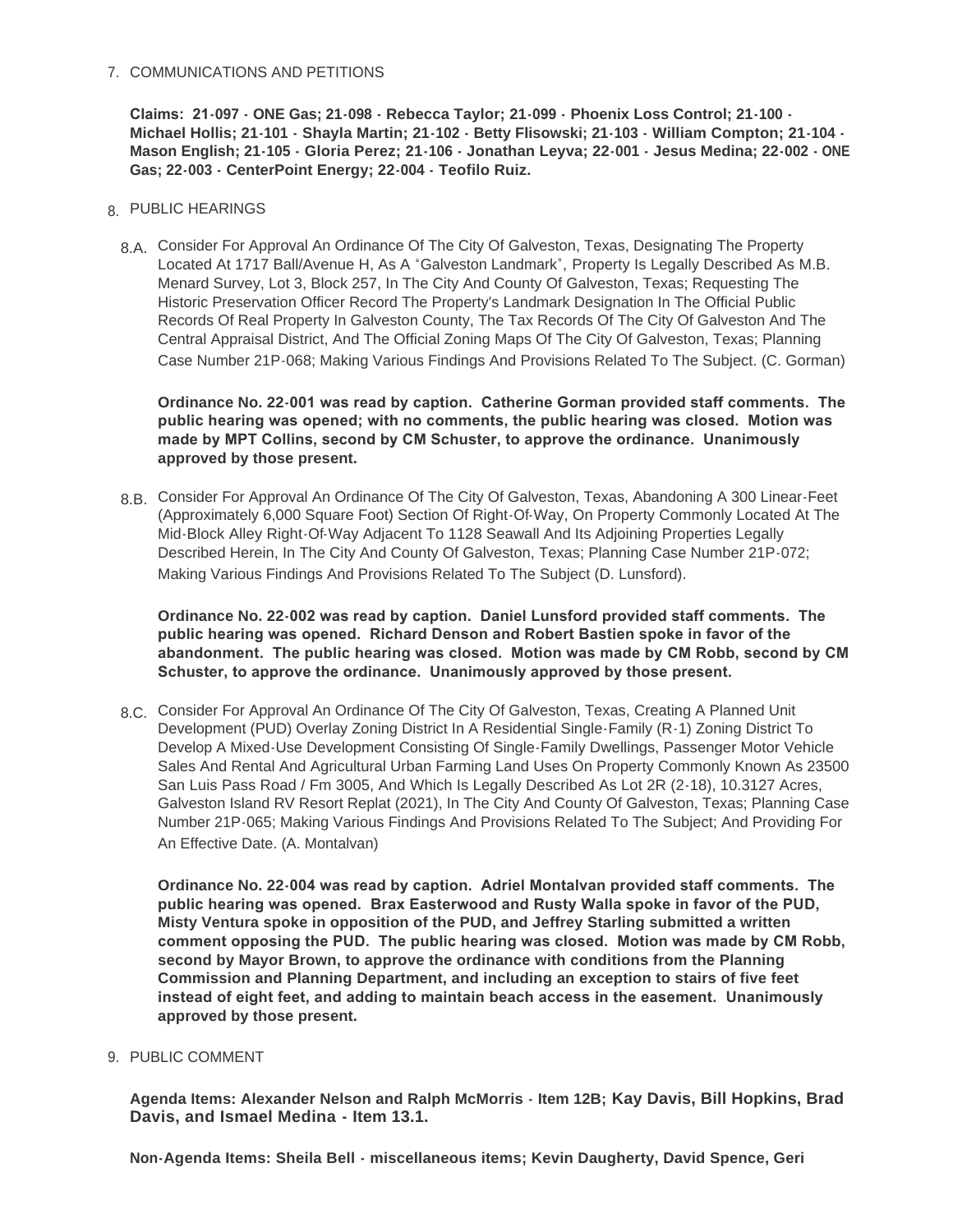## **Gillard, and Dave Lang - little league; and Arthur Vega - funding for the 4th of July parade.**

- 10. ORDINANCES (NOT REQUIRING PUBLIC HEARINGS)
	- 10.A. Consider For Approval An Ordinance Of The City Of Galveston, Texas, Ordering And Calling An Election To Be Held In The City Of Galveston On The 7th Day Of May, 2022, For The Purpose Of Electing A Mayor At-Large And Six (6) District Council Members, Each For A Two-Year Term; Making Provisions For The Conduct And Giving Notice Of The Election; Designating Polling Places; Designating Hours For Voting; Providing For Publication Of The Notice Of The Election; Providing Bilingual Election Requirements; Providing For A Severability Clause; Providing An Open Meetings Clause; Providing A Savings Clause; Declaring Findings Of Fact; And Providing For An Effective Date. (Legal)

#### **Ordinance No. 22-003 was read by caption. Motion was made by CM Robb, second by CM Listowski, to approve the ordinance. Unanimously approved by those present.**

10.B. Consider For Approval An Ordinance Of The City Of Galveston, Texas Extending Its Previous Policy Providing For City Boards, Committees And Commissions Meetings To Be Conducted Virtually Due To The Public Health Risk Attendant To The Increase Of Covid-19 Infections; Continuing All Other Requirements Of The Texas Open Meetings Act For Such Meetings; Making Various Findings And Provisions Related To The Subject; Providing For An Effective Date. (Brown)

## **Ordinance No. 22-005 was read by caption. Motion was made by Mayor Brown, second by CM Lewis, to approve the ordinance. Unanimously approved by those present.**

11. CONSENT ITEMS - The Following Items Shall Be Considered For Action As A Whole, Unless One Or More Council Members Objects. The City Manager Is Authorized To Execute All Necessary Documents Upon Final Approval By The City Attorney.

## **Motion was made by Mayor Brown, second by CM Robb, to approve Consent Items 11A through 11JJ, except Items 11P and 11CC. Unanimously approved by those present.**

- CMS2021.5a 45th Street Change Order Audit Report (G. Bulgherini) 11.A.
- Consider For Approval Confirming The City Manager's Appointment Of Jonathan Hale To The Civil 11.B. Service Commission. (B. Maxwell)
- 11.C. Consider For Approval The Award Of A One (1) Year Contract With Two (2) Additional One (1) Year Renewals To Evergreen Solutions, LLC, To Conduct A Comprehensive Classification And Compensation Study In The Amount Of \$48,450; And Authorizing The City Manager To Execute All Necessary Documents Upon Final Approval By The City Attorney (K. Etienne).
- Consider A Motion Authorizing The City Manager To Negotiate A Progress Payment To The Texas 11.D. Department Of Emergency Management For FEMA Grant Funds Received In Conjunction With Hurricane Ike And Used For Storm Preparation, Debris Removal And Repairs To City Facilities And Infrastructure.
- 11.E. Consider Approving The Purchases Of Goods And Services Using Various Contracts Through BuyBoard Purchasing Cooperative, OMNIA Partners, Choice Partners, Goodbuy Purchasing Cooperative, National Cooperative Purchasing Alliance (NCPA), Sourcewell Purchasing Cooperative, Texas Department Of Information Resources (DIR), Tx Smart Buy, And Texas Multiple Award Schedule Program (TXMAS). Estimated Costs For Products Not To Exceed Council Approved Budgets. (M. Loftin)
- 11.F. Consider For Approval The Renewal Of The Oracle Database Software Support Agreement For \$18,728.21 Utilizing DIR Contract TSO-4158, Through Authorized Reseller Mythics, Inc. (H. Dean)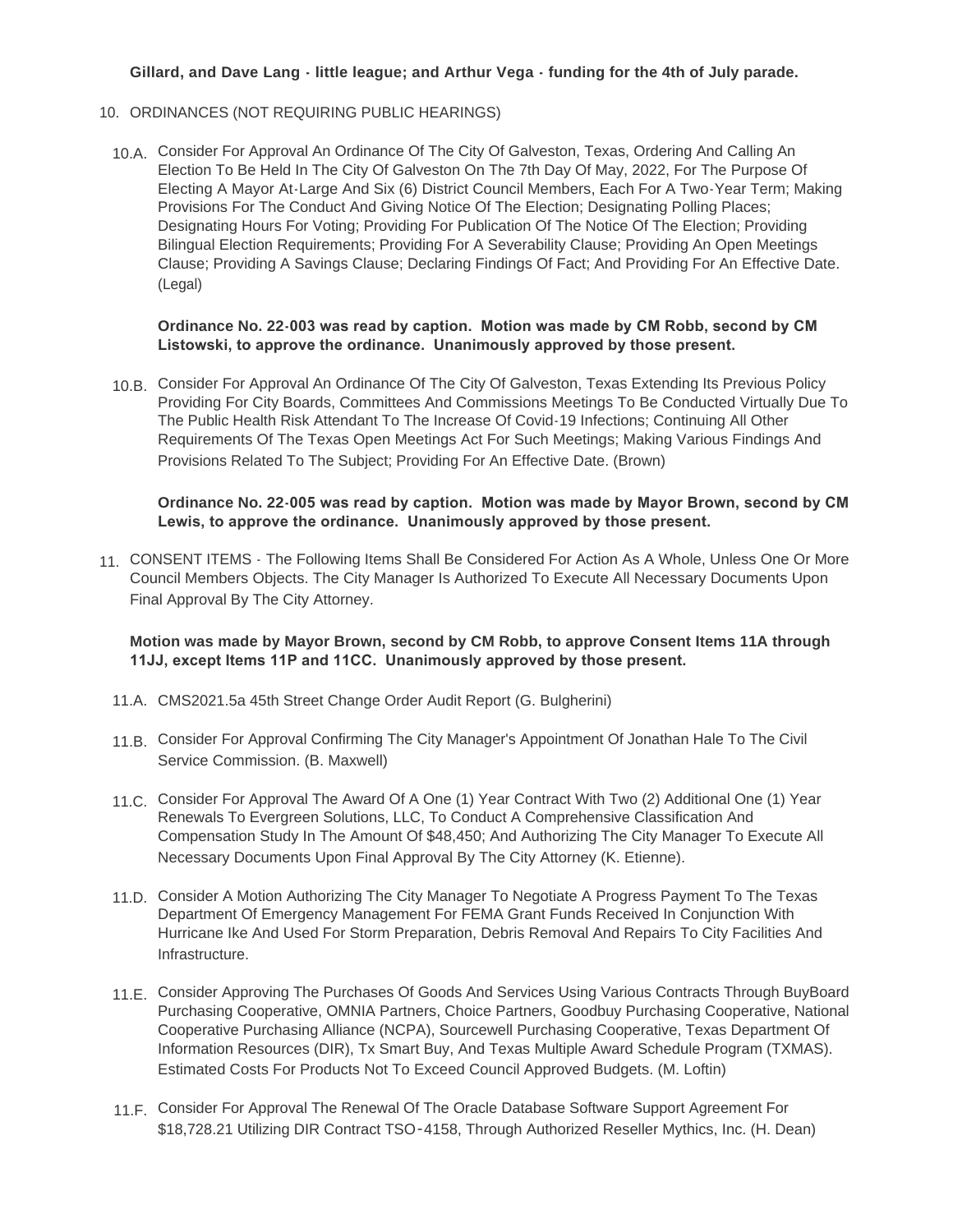- 11.G. Consider For Approval Authorizing The City Manager To Execute An Agreement With CivicPlus For The Hosting Of The City's Website (Www.galvestontx.gov) For A 3 Year Period With Two Optional 1 Year Terms For A Cost Of \$ 15,794 For Year 1 With A 2.5% Increase Each Year Thereafter. (H. Dean)
- Consider For Approval Authorizing Payments To Tyler Technologies For A Total Amount Of \$51,326.00 11.H. For Software Maintenance Of The Court Case Management System Through The End Of Fiscal Year 2022.
- 11.I. Consider For Approval, Issuance Of A Task Order #12 To DCMC Partners For Development And Documentation Of The Funding Request Package For The Downtown Drainage Improvement Project, And Authorize The City Manager To Sign All Documents Upon The Review And Approval Of The City Attorney. (T. Wrobleski)
- 11.J. Consider For Approval A Resolution Designating Authorized Signatories For The City's South Shore CDBG-MIT Drainage Improvement Project; Authorizing Signatures On The Depository/Authorized Signatories Designation Form; And Authorizing The City Manager To Execute All Necessary Documents Upon Final Approval By The City Attorney. (T. Wrobleski)

#### **Resolution No. 22-002**

- 11.K. Consider For The Issuance Of Task Order #1 To Plexos Group, LLC For The Grant Administration Services Related To The Texas General Land Office (GLO) Community Development Block Grant – Mitigation (CDBG-MIT) For The South Shore Drainage Improvement Project In The Amount Of \$814,650.00, And Authorizing The City Manager To Execute All Necessary Documents. (T. Wrobleski)
- Consider For Approval Execution Of Texas General Land Office Contract No. 22-085-005-D233 (Non-11.L. Housing Grant Agreement), And Authorize The City Manager To Execute All Necessary Documents Upon Final Approval By The City Attorney. (T. Wrobleski)
- 11.M. Consider For Approval An Application To The Cultural Arts Commission From The Z Krewe For Permission To Paint The Intersection At 21st And Strand, Consistent With Long Tradition And In Compliance With The Standards Set Out In Section 32-3 "Notices, Drawings, Or Caricatures On Pavement" Of The City Of Galveston Code. (B. Sanderson)
- 11.N. Consider For Approval The Purchase And Installation Of New Fitness Equipment At Mcguire-Dent Recreation Center, Located At 2222 28th Street, Using The BuyBoard Purchasing Cooperative Contract (#583-19) With Marathon Fitness. (B. Sanderson)
- 11.O. Consider For Approval The Purchase And Installation Of New Security Cameras And Surveillance Devices For Wright Cuney Recreation Center & Park, Located At 718 41st Street, Using The Goodbuy Purchasing Cooperative Contract (#21-22 4u000) With All Campus Security. (B. Sanderson)
- 11.P. Consider Approving Rental Of Vehicles Using The Texas Smart Buy (Contract # 975-M1) Purchasing Cooperative. (D. Balli)

## **Pulled by Staff.**

- 11.Q. Consider For Approval A Renewal Of The Updated Interlocal Agreement Between The City Of Galveston And The County Of Galveston To Participate In A Combined Task Force Funded By The Automobile Burglary And Theft Prevention Authority Of The State Of Texas. (D. Balli)
- Consider For Approval A Request Authorizing The City Manager To Execute An Assignment Of Lease 11.R. Agreement Assigning A Lease Commencing April 1, 2018, Between The City Of Galveston And Xinomahc Ventures, LLC To Scallywag Air, LLC, Upon Final Approval By The City Attorney (M. Shahan).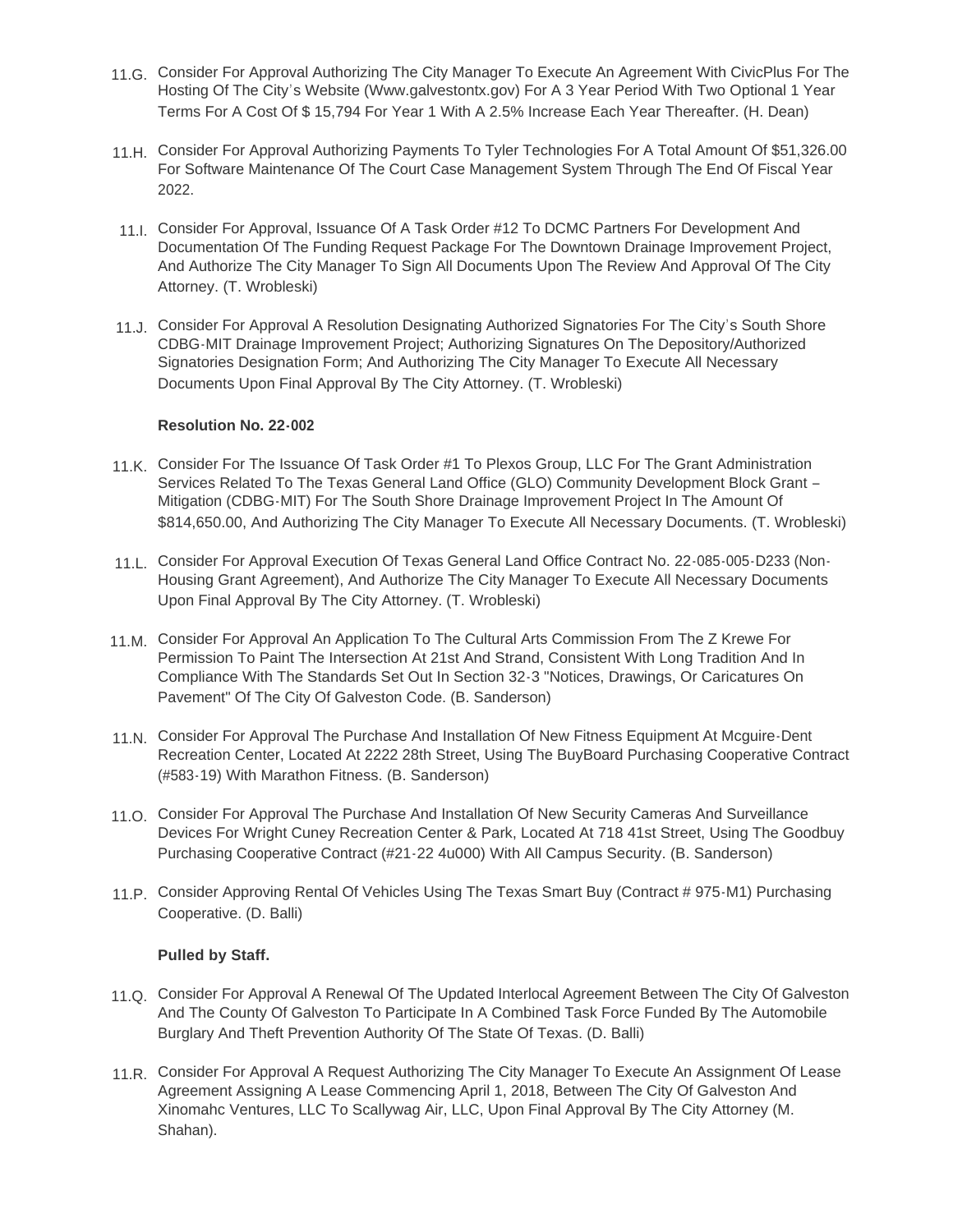- 11.S. Consider For Approval An Easement From The Texas Historic Commission In Conjunction With A Previously Accepted Hurricane Harvey Disaster Assistance Grant For Repairs To The Windows In The City Hall Building, 823 Rosenberg, And Authorize The City Manger To Sign All Necessary Documents Upon Final Approval By The City Attorney. (C. Gorman)
- 11.T. Consider For Approval Awarding The City Hall Window Project (RFP 22-04) To American Restoration For A Contract Amount Of \$285,000.00 With A Fully Funded Contingency For Unknown Conditions Of \$82,550.00. Authorizing The City Manager To Execute All Necessary Documents Upon Final Review And Approval Of The City Attorney. (C. Kenworthy)
- 11.U. Consider For Approval, A Three-Year Contract With The Option For Two One-Year Extensions With ABM Texas General Services Inc. For RFP #22-06, Janitorial Services, Authorizing The City Manager To Execute The Contract Upon The Review And Approval Of The City Attorney. (C. Kenworthy)
- 11.V. Consider For Approval The Purchase Of New High Precision Survey Equipment From AllTerra Central -Houston Through The Texas Department Of Infrastructure Resources Co-Operative Purchasing Contract (DIR-CPO-4504) Necessary To Performing In-House Field Survey Data Collection Services In The Amount Of \$40,833.08. Authorizing The City Manager To Execute All Necessary Documents Upon Final Approval By The City Attorney. (B. Hill)
- Consider For Approval The Acceptance Of The Coastal Management Program Cycle 26 Grant, Texas 11.W. General Land Office Contract Number 22-045-016-D113. (B. Hill)
- 11.X. Consider Approval Of Change Order #5 To The Contract With Wharton-Smith, Inc. For Construction Of The Airport Water Plant Expansion, Increasing The Contract By \$20,773.80 From The Amount Of \$9,432,919.13 To The Amount Of \$9,453,692.93. Authorizing The City Manager To Execute All Necessary Documents Upon Final Approval By The City Attorney. (R. Winiecke)
- 11.Y. Consider For Approval An Inflationary Tonnage Rate Increase As Provided By The Terms Of The BFI Transfer Systems Contract For The Operation Of The Refuse Transfer Station. The Increase Is Proposed At 5.94% In Accordance With The September 2021 Consumer Price Index For Urban Wage Earners And Clerical Workers ("CPI-W"). The Estimated Annual Increase Is \$74,091.42. Funding Source Is The Sanitation Division Refuse Disposal Account. (B. Cook)
- Consider For Approval Extending The Rental Of 2 Automated Garbage Trucks From Rush Leasing 11.Z. Through October Of 2022 And December Of 2022, Respectively, In The Amount Of \$161,500. Authorizing The City Manager To Execute All Necessary Documents Upon Final Approval By The City Attorney. (B. Cook)
- 11.AA. Consider For The Approval Of A Resolution Of The City Council Of The City Of Galveston Establishing Certain Special Events As Serving Public Purposes, Authorizing The City Manager To Execute The Standard Form Agreement From The Texas Department Of Transportation For Temporary Closures Of State Right Of Ways For Each Event Along With All Other Necessary Documents. (D. Smith)

#### **Resolution No. 22-003**

- 11.BB. Consider For The Approval Of A Resolution Of The City Council Of The City Of Galveston Approving An Updated Version Of The Island Transits Public Transportation Agency Safety Plan (PTASP) Which Is A Commitment From Management To Establish A Comprehensive Safety Plan To Provide A Safe And Secure Transit Rail Service And Authorize The City Manager To Execute The Document Upon Final Approval By The City Attorney. (D. Smith)
- 11.CC. Consider For The Approval Of The Purchase Of One New Pierce-Custom Enforcer Aerial 75-Foot Ladder Truck For The Fire Department To Be Purchased From Siddons-Martin Emergency Group Through HGAC Buy For A Total Price Of \$1,029,839 And Authorize The City Manager To Execute The Contract Upon Final Approval By The City Attorney. (D. Smith)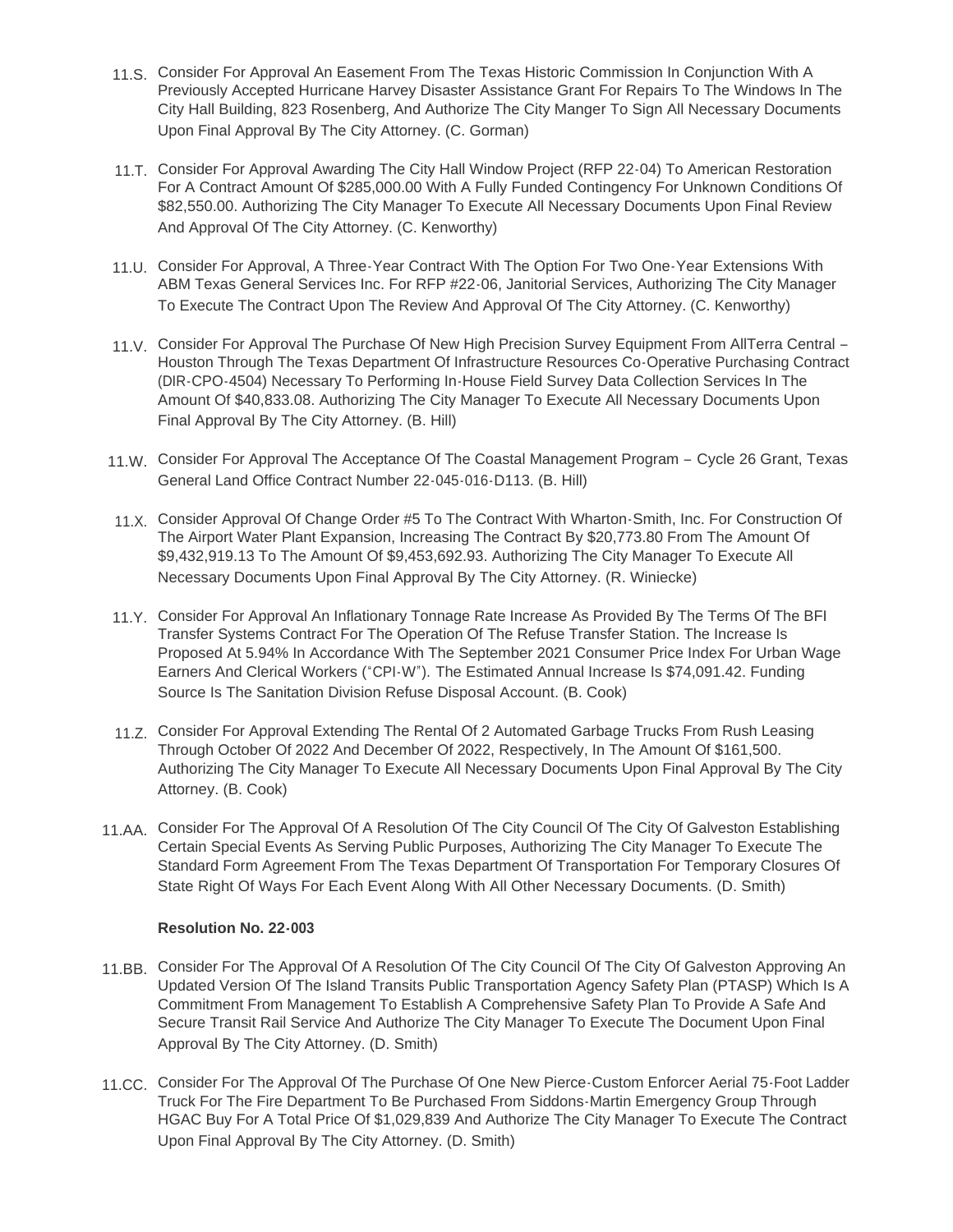### **Motion was made by CM Robb, second by Mayor Brown, to approve Item 11CC. Unanimously approved by those present.**

- 11.DD. Consider For The Approval Of The Purchase Of One New John Deere Tractor, Flex Wing Mower And Two Gators For Municipal Utilities To Be Purchased From John Deer & Company Through Buy Board For A Total Price Of \$106,975.86 And Authorize The City Manager To Execute The Contract Upon Final Approval By The City Attorney. (D. Smith)
- 11.EE. Consider For The Approval Allowing The Fleet Facility To Purchase The Listed Rolling Stock And Associated Equipment For Public Works & Mun Utilities From Silsbee Ford Inc. Through Good Buy For A Total Price Of \$626,842.00 And Authorize The City Manager To Execute The Contract Upon Final Approval By The City Attorney. (D. Smith)
- 11.FF. Consider For The Approval Allowing The Fleet Facility To Purchase The Listed Rolling Stock And Associated Equipment For Municipal Utilities From Patterson Equipment Company Through Buy Board For A Total Price Of \$187,674.97 And Authorize The City Manager To Execute The Contract Upon Final Approval By The City Attorney. (D. Smith)
- 11.GG. Consider For The Approval Allowing The Fleet Facility To Purchase The Listed Rolling Stock And Associated Equipment (Roll-Off Truck For Municipal Utilities) From Rush Truck Center Through HGAC Buy For A Total Price Of \$226,509 And Authorize The City Manager To Execute The Contract Upon Final Approval By The City Attorney. (D. Smith)
- 11.HH. Consider For The Approval Allowing The Fleet Facility To Increase The Previously Approved Purchase Amount Of Four Excavators From Deere & Company Through Buy Board (Brookside) From \$210,528.80 To \$211,398.63. The Increase Is Due To Supply Chain Issues And Parts Availability. This Is A Difference Of \$869.83, Which Is A 0.07% Increase. (D. Smith)
	- 11.II. Consider For Approval A Contract Between The City Of Galveston And The County Of Galveston For Election Services. (J. Williams)
- Consider For Approval Minutes Of The October 28, 2021 Workshop And Regular Meeting, The 11.JJ. November 10, 2021 Workshop, The November 18, 2021 Workshop And Regular Meeting, The December 1, 2021 Special Meeting, The December 2, 2021 Special Meeting, And The December 9, 2021 Workshop And Regular Meeting. (J. Williams)

#### 12. ACTION ITEMS

12.A. Discuss And Consider For Action A Resolution By The City Council Of The City Of Galveston, Texas, Authorizing Publication Of Notice Of Intention To Issue Up To \$11 Million In Tax And Revenue Supported Certificates Of Obligation; Providing That The Sale Will Be For The Purpose Of Purchasing New Sanitation Vehicles And Constructing Improvements In Sand Hill Crane Park; Approving The Reimbursement Of Costs Incurred Up To Ninety Days Prior To The Closing Of The Sale And Approving Other Matters Incidental Thereto.

## **Motion was made by CM Robb, second by MPT Collins, to approve Resolution No. 22-001. Unanimously approved by those present.**

12.B. Consider For Approval A Resolution Of The City Council Of The City Of Galveston, Texas Creating An Ad Hoc City Committee To Investigate Various Improvements That Could Be Made At Stewart Beach, To Investigate Various Financing Methods For The Placement Of Such Improvement, Providing For The Membership Of Such Committee, And Providing For Various Reporting Dates For The Committee To Report Back To The City; Providing For Findings Of Fact And Providing For An Effective Date. (Brown/Collins))

**Motion was made by Mayor Brown, second by CM Robb, to approve Resolution No. 22-005.**